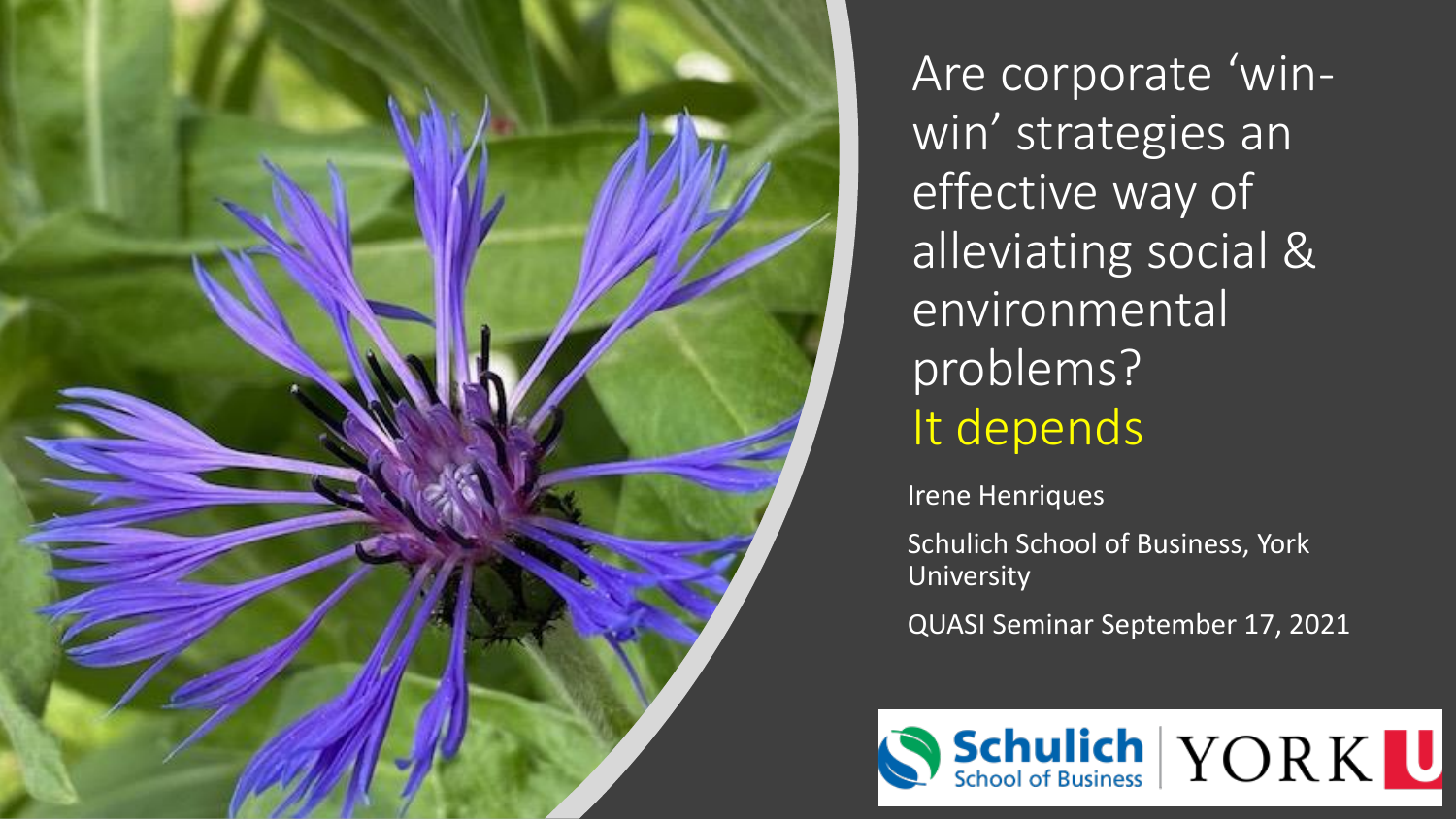| <b>Characteristics</b>                     | <b>Tame Environmental Problem</b>                                                                                                                                                       | <b>Wicked Environmental Problem</b>                                                                                                                                                                         |
|--------------------------------------------|-----------------------------------------------------------------------------------------------------------------------------------------------------------------------------------------|-------------------------------------------------------------------------------------------------------------------------------------------------------------------------------------------------------------|
| Definition and<br>nature of the<br>problem | Clear definition of the problem<br>❖<br>elicits the solution                                                                                                                            | Disagreement as to definition of the<br>❖<br>problem as each possible solution<br>changes the problem                                                                                                       |
|                                            | Outcome determined by whether<br>❖<br>solution is successful or not<br>Scientific based protocols<br>guide solutions                                                                    | No single outcome - assessment<br>❖<br>whether things are better or worse<br>Solution(s) based on judgement<br>of multiple stakeholders                                                                     |
|                                            | Problem associated with low<br>❖<br>uncertainty as to system<br>components and outcomes                                                                                                 | ❖ Problem is associated with high<br>uncertainty as to system components<br>and outcomes                                                                                                                    |
|                                            | Shared values as to desirability<br>❖<br>of outcomes                                                                                                                                    | No shared values with respect to<br>societal goals                                                                                                                                                          |
|                                            | ❖ Problem largely unchanging<br>across time                                                                                                                                             | Problem changes over time<br>❖                                                                                                                                                                              |
|                                            | ❖ Problem usually confined to<br>specific area                                                                                                                                          | ❖ Problem not confined to specific<br>area or region                                                                                                                                                        |
| Social context<br>and type of<br>knowledge | Handled by limited number of<br>❖<br>stakeholders including those who<br>created the problem $-$ a mostly<br>private problem<br>Solution dictates the<br>knowledge necessary to proceed | Public problem dispersed amongst a<br>❖<br>host of actors that cannot be resolved<br>by a single actor alone<br>Requires co-creation of<br>knowledge to bridge social,<br>environmental & economic tensions |
| Problem<br>resolution                      | ❖<br>Few stakeholders, so easier to<br>bargain for solution                                                                                                                             | No definitive solution; depends on<br>❖<br>judgements of many key<br>stakeholders                                                                                                                           |
| Examples of<br>problems                    | Point pollution (single source of<br>❖<br>pollution is known), food<br>contamination, soil erosion, energy<br>efficiency                                                                | Climate change, income inequality,<br>❖<br>biodiversity, deforestation, water,<br>poverty                                                                                                                   |

## **It depends on the type of problem.**

Source: Barnett, Henriques & Husted (2018)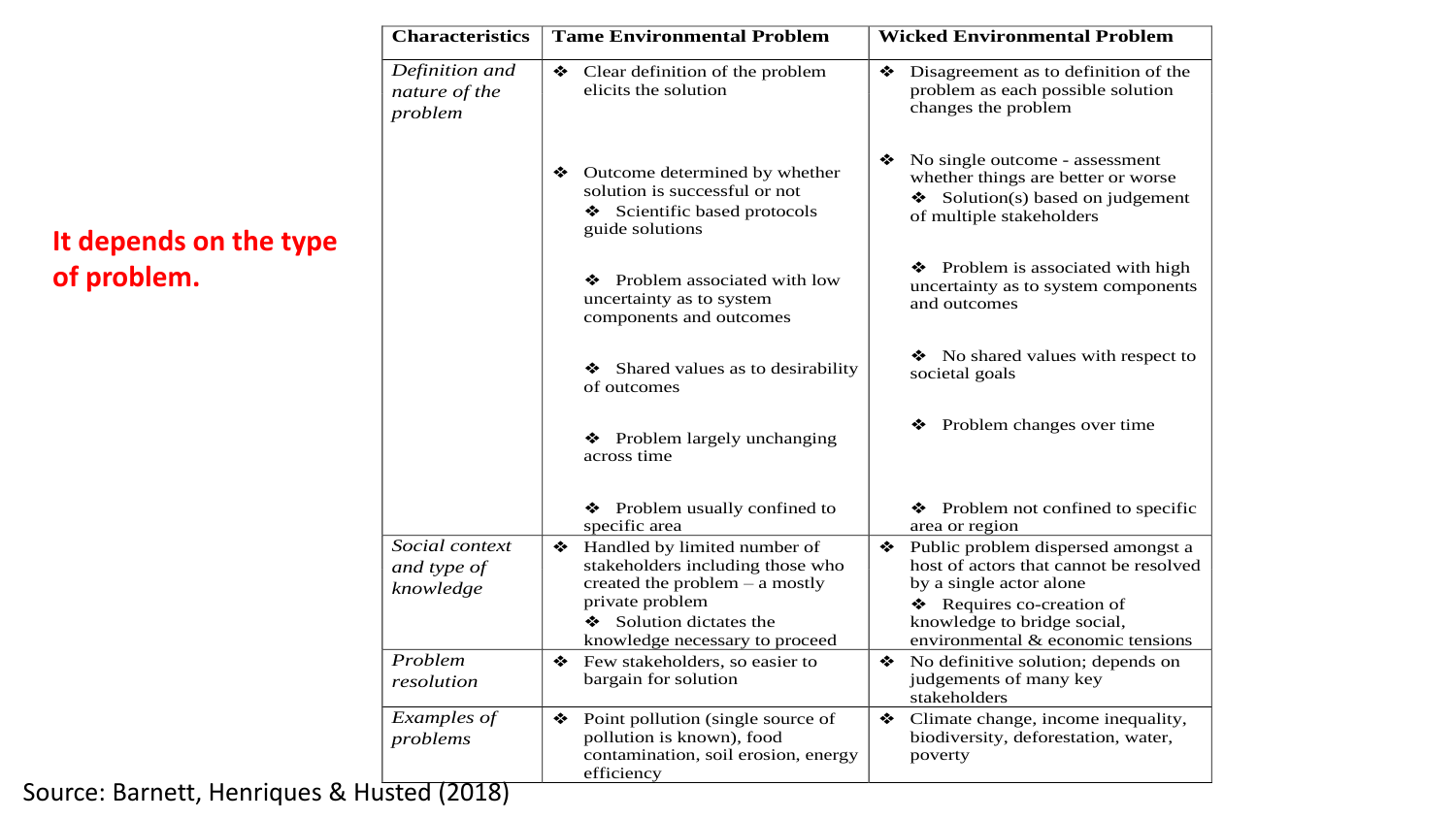## Threat of Stakeholder Action

| It depends on the type<br>and amount of |  |
|-----------------------------------------|--|
| pressure.                               |  |
|                                         |  |
|                                         |  |
|                                         |  |
|                                         |  |

|      | Low                          | High                           |
|------|------------------------------|--------------------------------|
| Low  | Carefree                     | Calculation                    |
|      | Managing for<br>shareholders | Managing for<br>stakeholders   |
|      | Friedman, 1970<br>1          | Freeman, 1984<br>2             |
| High | 3<br>Collusion               | Collaboration                  |
|      | Managing for<br>industry     | Managing for<br>sustainability |
|      | Barnett & King, 2006         | Batie, 2008                    |

Source: Barnett, Henriques & Husted (2018)

Threat of Government Action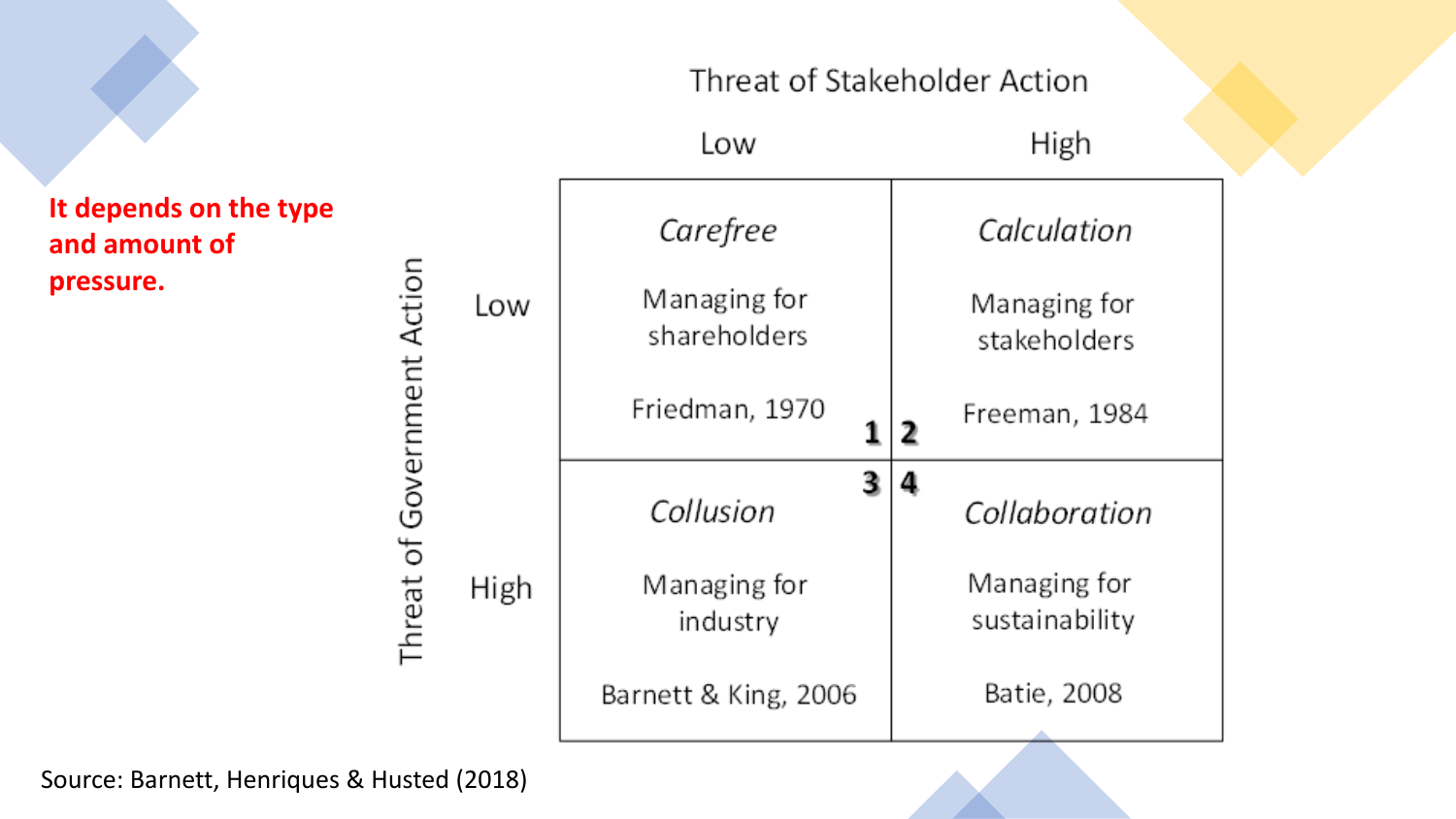Everyone designs who devises courses of action aimed at changing existing situations into preferred ones. **Herbert A. Simon** Economist

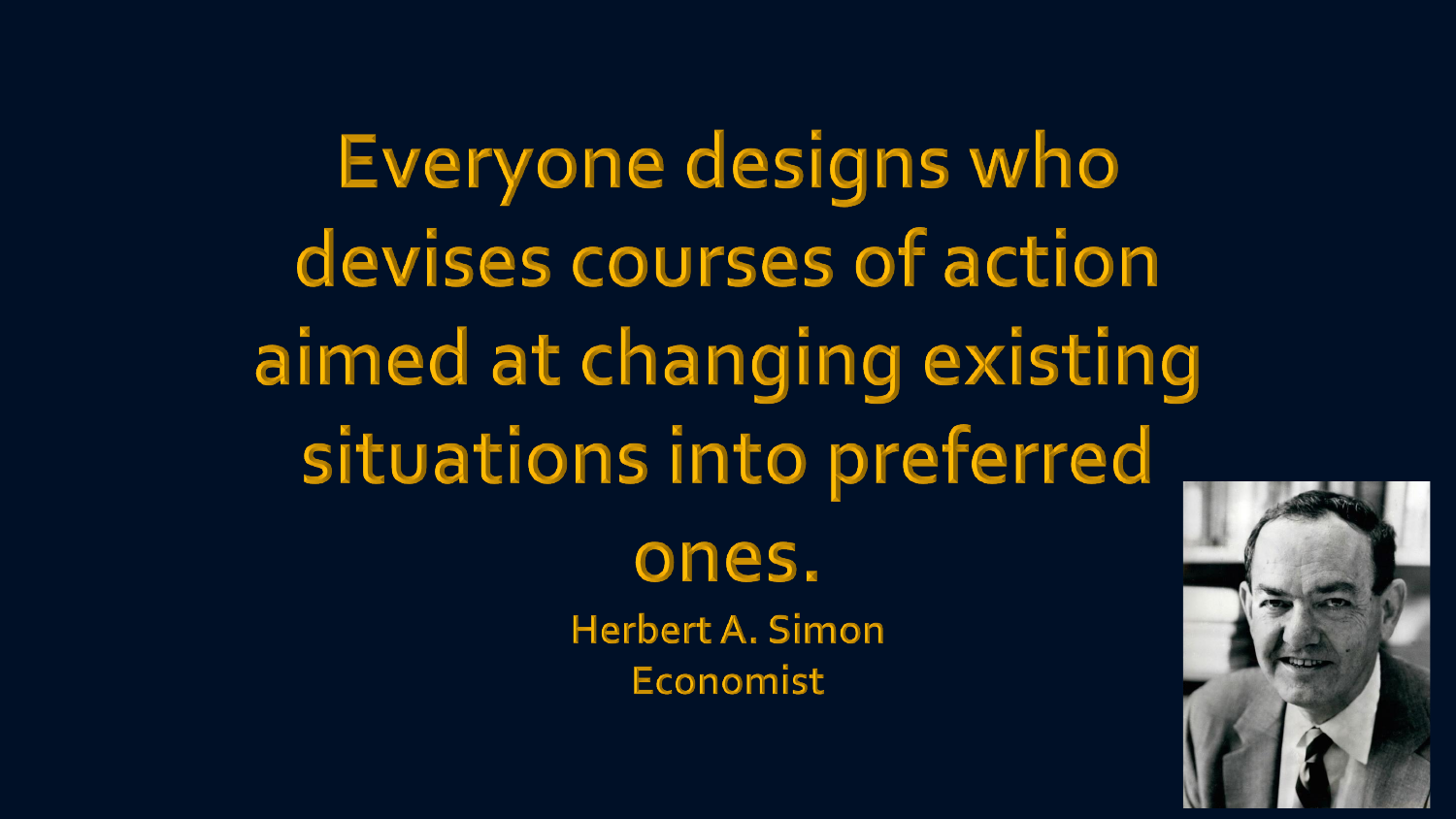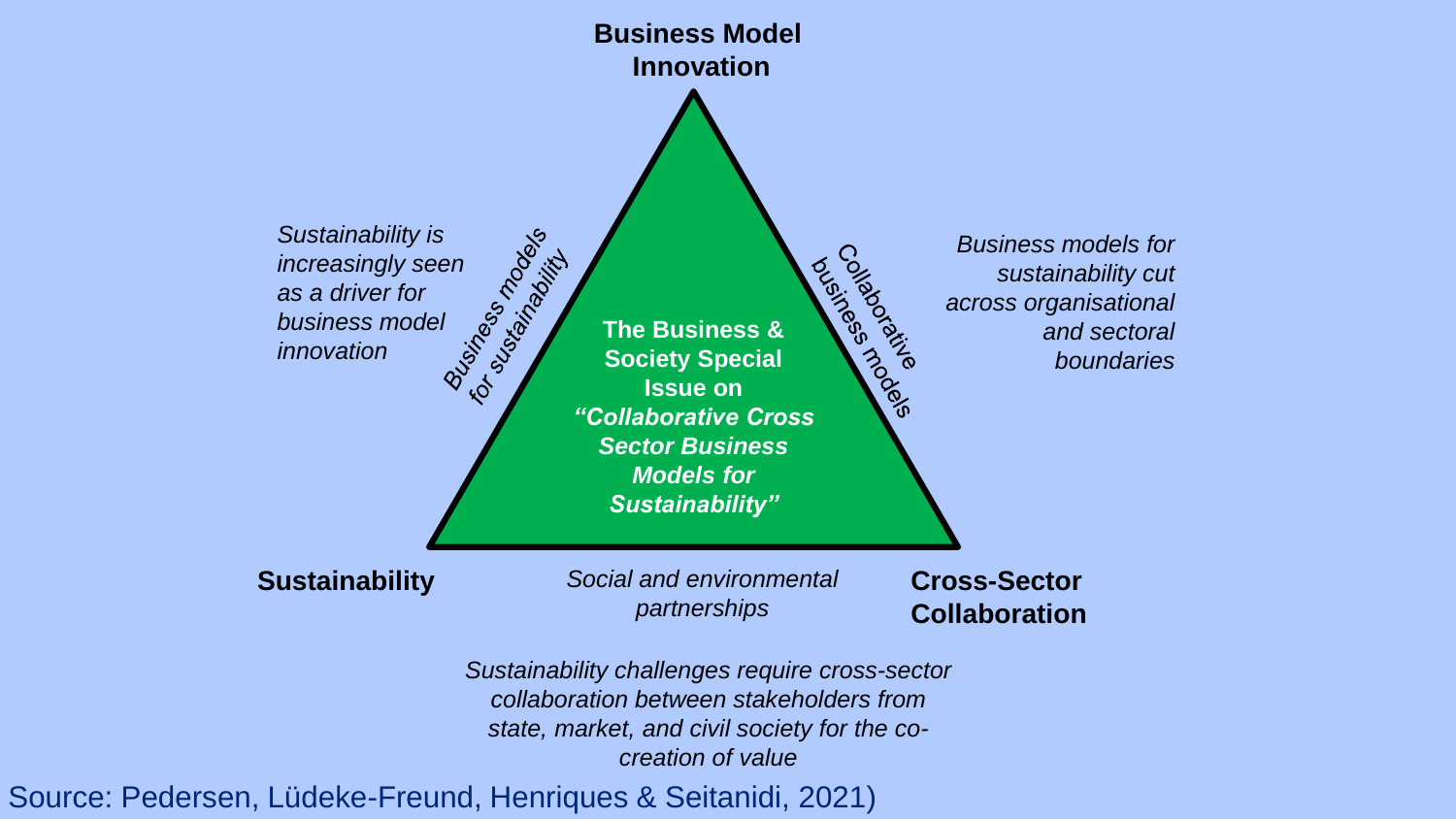## We can't solve problems by using the same kind of thinking we used when we created them.